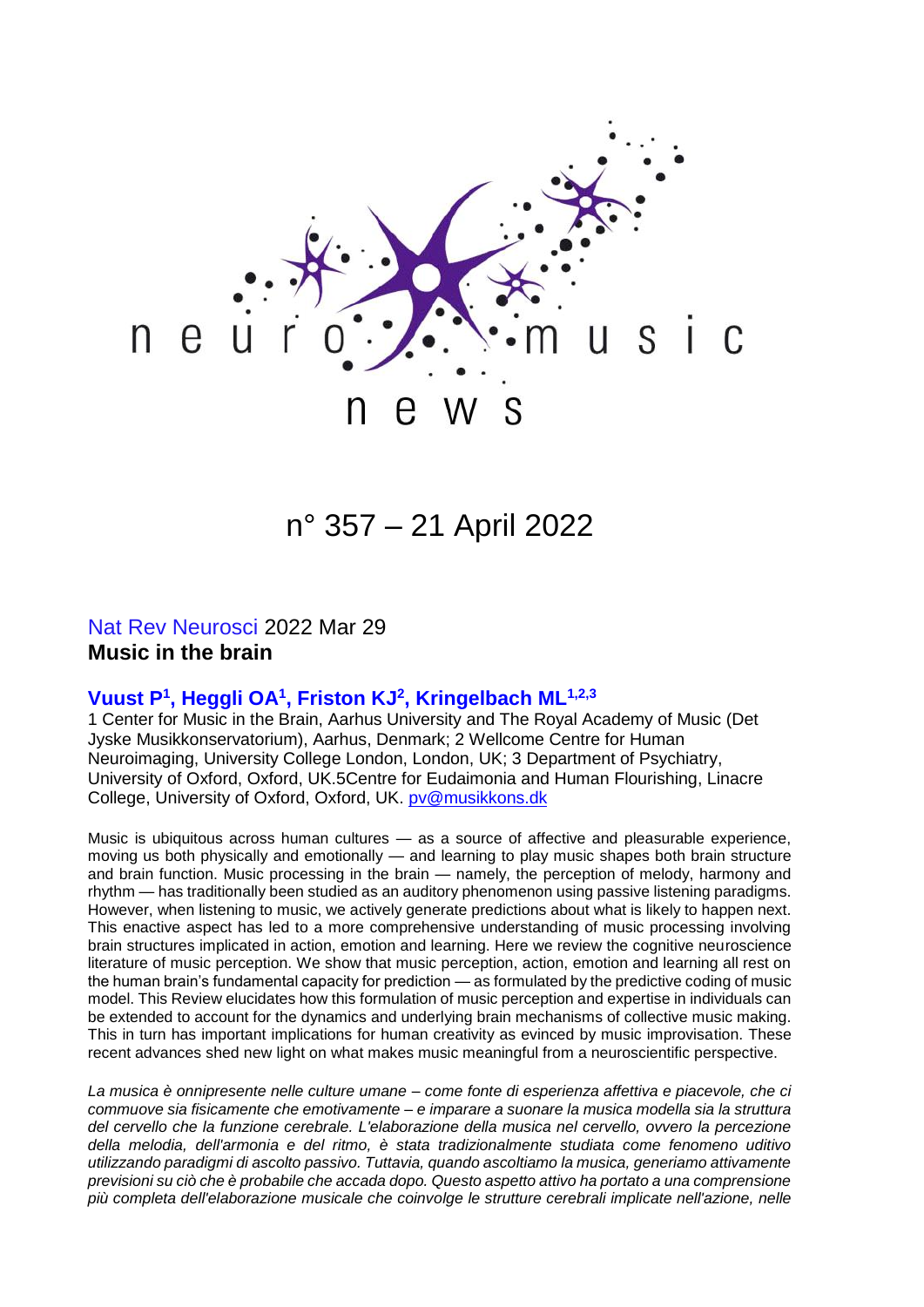*emozioni e nell'apprendimento. Qui gli Autori esaminano la letteratura delle neuroscienze cognitive sulla percezione musicale. Essi dimostrano che la percezione, l'azione, le emozioni e l'apprendimento della musica si basano sulla fondamentale capacità predittiva del cervello umano, come formulata dal modello del paradigma predittivo della musica. Nella revisione gli Autori chiariscono come tale formulazione della percezione e dell'esperienza della musica negli individui possa essere estesa per comprendere le dinamiche e i meccanismi cerebrali che sottendono la produzione musicale collettiva. Questo a sua volta ha importanti implicazioni per la creatività umana, come dimostra l'improvvisazione musicale. Tali recenti progressi diffondono nuova luce su ciò che rende la musica significativa da una prospettiva neuroscientifica.*

# Front Psychol 2022 Mar 15;13:828699 **Illuminating music: Impact of color hue for background lighting on emotional arousal in piano performance videos**

#### **McDonald J<sup>1</sup>, Canazza S<sup>2</sup>, Chmiel A<sup>3</sup>, De Poli G<sup>2</sup>, Houbert E<sup>4</sup>, Murari M<sup>2</sup>, Rodà A<sup>2</sup> , Schubert E<sup>1</sup> , Zhang JD1,5**

1 Empirical Musicology Laboratory, School of the Arts and Media, University of New South Wales, Sydney, NSW, Australia; 2 Centro di Sonologia Computazionale, Department of Information Engineering, University of Padova, Padua, Italy; 3 The MARCS Institute for Brain, Behavior and Development, Western Sydney University, Sydney, NSW, Australia; 4 Independent Researcher, Sydney, NSW, Australia; 5 School of Chemistry, University of New South Wales, Sydney, NSW, Australia

This study sought to determine if hues overlayed on a video recording of a piano performance would systematically influence perception of its emotional arousal level. The hues were artificially added to a series of four short video excerpts of different performances using video editing software. Over two experiments 106 participants were sorted into 4 conditions, with each viewing different combinations of musical excerpts (two excerpts with nominally high arousal and two excerpts with nominally low arousal) and hue (red or blue) combinations. Participants rated the emotional arousal depicted by each excerpt. Results indicated that the overall arousal ratings were consistent with the nominal arousal of the selected excerpts. However, hues added to video produced no significant effect on arousal ratings, contrary to predictions. This could be due to the domination of the combined effects of other channels of information (e.g., the music and player movement) over the emotional effects of the hypothesized influence of hue on perceived performance (red expected to enhance and blue to reduce arousal of the performance). To our knowledge this is the first study to investigate the impact of these hues upon perceived arousal of music performance, and has implications for musical performers and stage lighting. Further research that investigates reactions during live performance and manipulation of a wider range of lighting hues, saturation and brightness levels, and editing techniques, is recommended to further scrutinize the veracity of the findings.

*Questo studio ha cercato di determinare se le tonalità di colore sovrapposte a una registrazione video di un'esecuzione al pianoforte possano influenzare sistematicamente la percezione del suo livello di eccitazione emotiva. Le tonalità sono state aggiunte artificialmente a una serie di quattro brevi estratti video di diverse esibizioni, utilizzando un software di montaggio video. In due esperimenti, 106 partecipanti sono stati ordinati secondo 4 condizioni, ciascuno dei quali ha visualizzato diverse combinazioni di brani musicali (due estratti con eccitazione nominalmente alta e due estratti con eccitazione nominalmente bassa) e combinazioni di tonalità (rosso o blu). I partecipanti hanno valutato l'eccitazione emotiva rappresentata da ciascun brano. I risultati hanno indicato che le valutazioni complessive dell'eccitazione erano coerenti con l'eccitazione nominale degli estratti selezionati. Tuttavia, le tonalità aggiunte al video non hanno prodotto alcun effetto significativo sulle valutazioni dell'eccitazione, contrariamente a quanto si era previsto. Ciò potrebbe essere dovuto al predominio degli effetti combinati di altri canali di informazione (ad esempio, la musica e il movimento del musicista) rispetto agli effetti emotivi dell'ipotetica influenza della tonalità sulla performance percepita (il rosso dovrebbe aumentare e il blu ridurre l'eccitazione della performance). A conoscenza degli Autori, questo è il primo studio atto a indagare l'impatto di queste sfumature sull'eccitazione percepita della performance musicale e ha implicazioni per gli artisti musicali e l'illuminazione del palcoscenico. Si*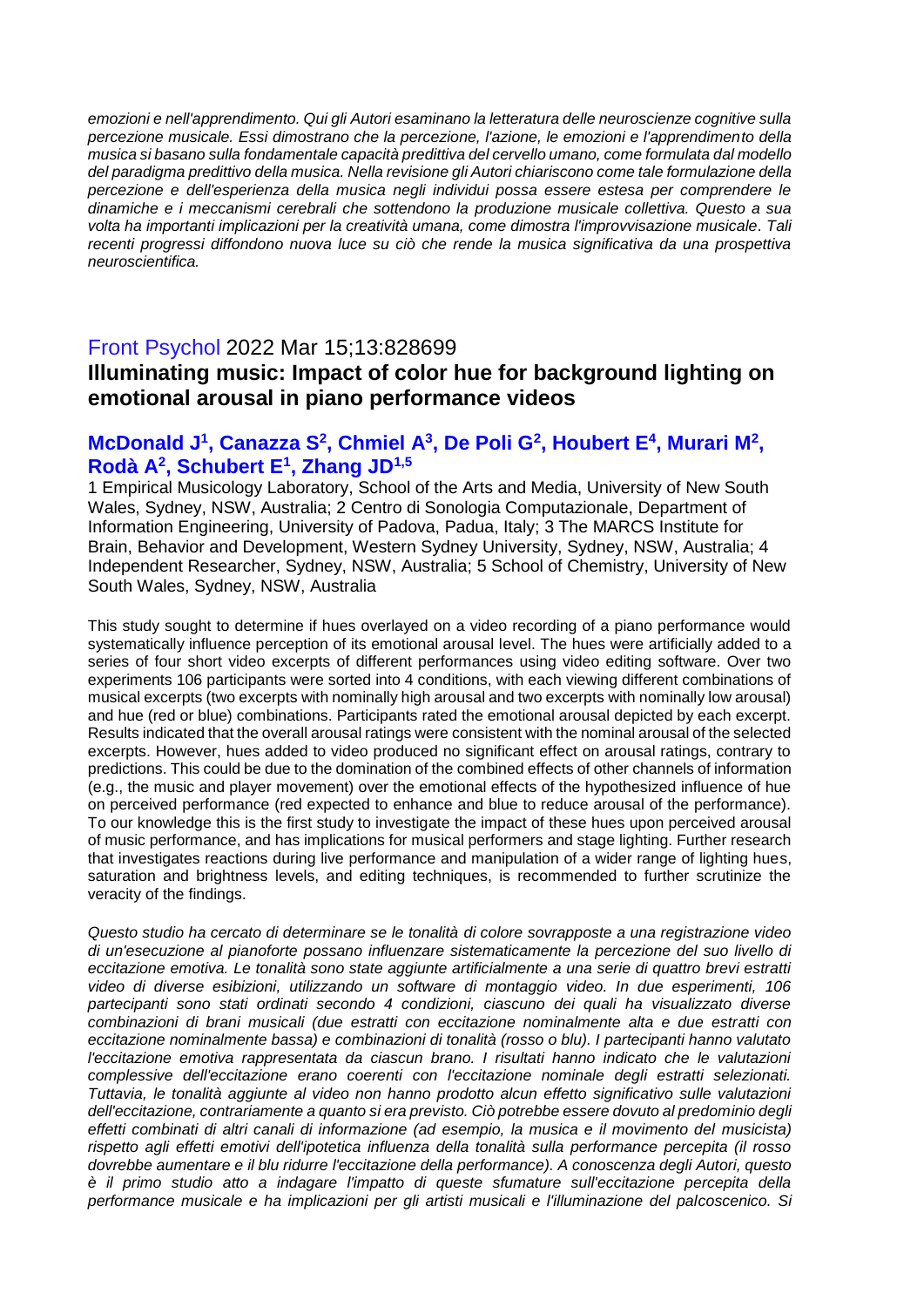*raccomandano ulteriori ricerche che indaghino sulle reazioni durante le esibizioni dal vivo e sulla manipolazione di una gamma più ampia di tonalità di illuminazione, livelli di saturazione e luminosità, e tecniche di montaggio al fine di esaminare ulteriormente la veridicità dei risultati.*

# Front Psychol 2022 Mar 17;13:838511

## **Sensorimotor synchronization in healthy aging and neurocognitive disorders**

## von Schnehen A<sup>1</sup>, Hobeika L<sup>1,2</sup>, Huvent-Grelle D<sup>3</sup>, Samson S<sup>1,2,4</sup>

1 Université de Lille, ULR 4072 - PSITEC - Psychologie: Interactions, Temps, Emotions, Cognition, Lille, France ; 2 Sorbonne Université, Institut du Cerveau - Paris Brain Institute - ICM, Inserm, CNRS, APHP, Hôpital de la Pitié Salpêtrière, Paris, France ; 3 Hôpital Gériatrique les Bateliers, Pôle de Gérontologie, CHU Lille, Lille, France; 4 Epilepsy Unit, AP-HP, GHU Pitié-Salpêtrière-Charles Foix, Paris, France

Sensorimotor synchronization (SMS), the coordination of physical actions in time with a rhythmic sequence, is a skill that is necessary not only for keeping the beat when making music, but in a wide variety of interpersonal contexts. Being able to attend to temporal regularities in the environment is a prerequisite for event prediction, which lies at the heart of many cognitive and social operations. It is therefore of value to assess and potentially stimulate SMS abilities, particularly in aging and neurocognitive disorders (NCDs), to understand intra-individual communication in the later stages of life, and to devise effective music-based interventions. While a bulk of research exists about SMS and movement-based interventions in Parkinson's disease, a lot less is known about other types of neurodegenerative disorders, such as Alzheimer's disease, vascular dementia, or frontotemporal dementia. In this review, we outline the brain and cognitive mechanisms involved in SMS with auditory stimuli, and how they might be subject to change in healthy and pathological aging. Globally, SMS with isochronous sounds is a relatively well-preserved skill in old adulthood and in patients with NCDs. At the same time, natural tapping speed decreases with age. Furthermore, especially when synchronizing to sequences at slow tempi, regularity and precision might be lower in older adults, and even more so in people with NCDs, presumably due to the fact that this process relies on attention and working memory resources that depend on the prefrontal cortex and parietal areas. Finally, we point out that the effect of the severity and etiology of NCDs on sensorimotor abilities is still unclear: More research is needed with moderate and severe NCD, comparing different etiologies, and using complex auditory signals, such as music.

*La sincronizzazione sensomotoria (SMS), il coordinamento delle azioni fisiche nel tempo con una sequenza ritmica, è un'abilità necessaria non solo per mantenere il ritmo quando si fa musica, ma è utile in un'ampia varietà di contesti interpersonali. Essere in grado di occuparsi delle regolarità temporali dell'ambiente è un prerequisito per la previsione degli eventi, che è al centro di molte operazioni cognitive e sociali. È quindi utile valutare e potenzialmente stimolare le abilità di SMS, in particolare nell'invecchiamento e nei disturbi neurocognitivi (NCD), per comprendere la comunicazione intraindividuale nelle fasi mature della vita e ideare interventi efficaci basati sulla musica. Mentre esiste una gran parte della ricerca sulla SMS e sugli interventi basati sul movimento nel morbo di Parkinson, molto meno si sa su altri tipi di disturbi neurodegenerativi, come il morbo di Alzheimer, la demenza vascolare o la demenza frontotemporale. In questa revisione gli Autori delineano il cervello e i meccanismi cognitivi coinvolti nella SMS con stimoli uditivi e come questi potrebbero essere soggetti a cambiamenti durante l'invecchiamento sano e patologico. A livello globale, la SMS con suoni isocroni è un'abilità relativamente ben conservata nell'età adulta e nei pazienti con malattie non trasmissibili. Allo stesso tempo, la velocità del tapping (battere in sincrono) naturale diminuisce con l'età. Inoltre, soprattutto durante la sincronizzazione con sequenze a tempi lenti, regolarità e precisione potrebbero essere inferiori negli anziani e ancor di più nelle persone con NCD, presumibilmente a causa del fatto che questo processo si basa sull'attenzione e sulle risorse della memoria di lavoro che dipendono dalle aree della corteccia prefrontale e dalle aree parietali. Infine, gli Autori segnalano che l'effetto della gravità e dell'eziologia degli NCD sulle capacità sensomotorie è ancora poco chiaro: sono necessarie ulteriori ricerche con NCD moderati e gravi, attraverso un confronto tra le diverse eziologie e impiegando segnali uditivi complessi, come la musica.*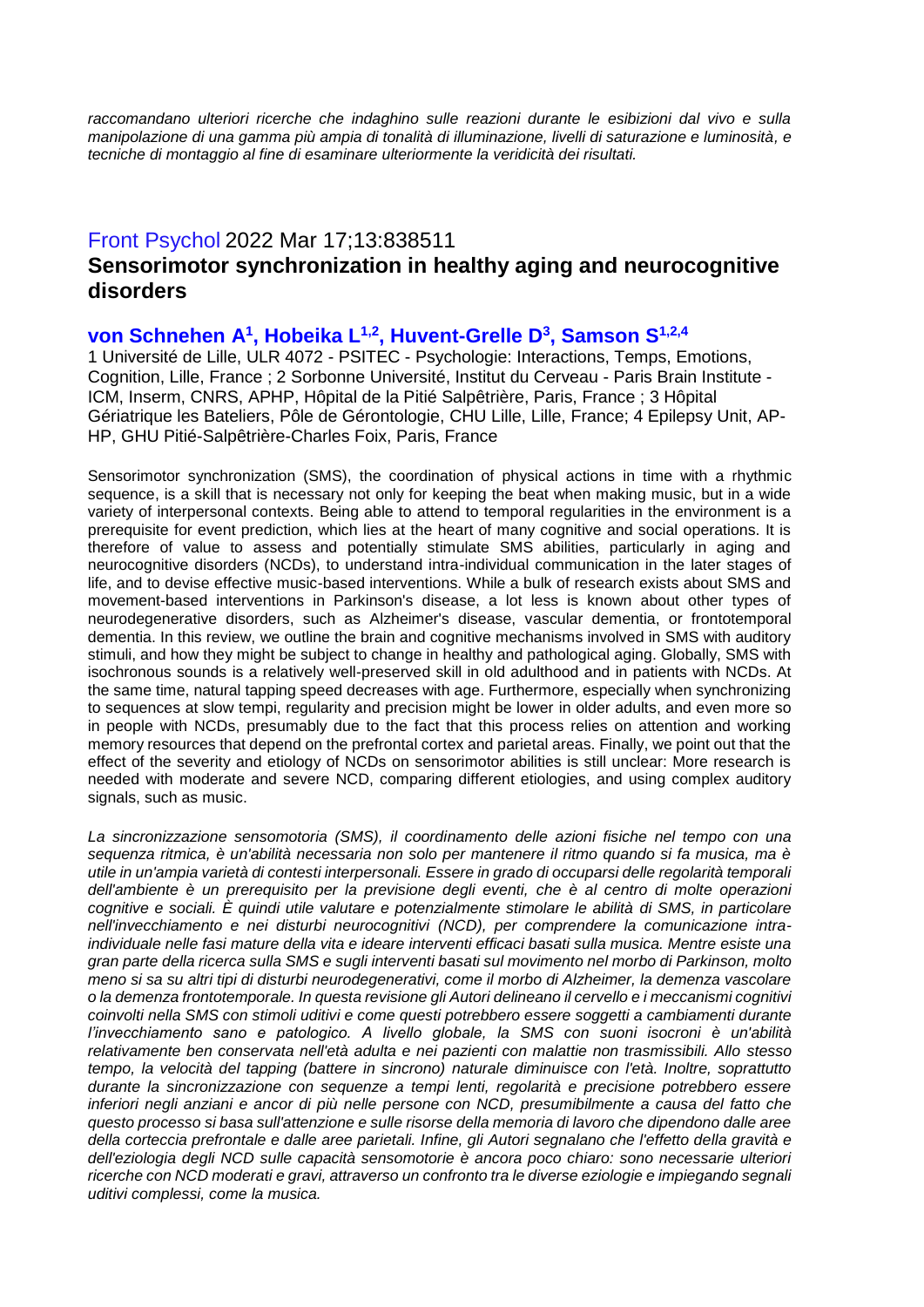## Eur J Neurosci 2022 Mar 31 **The sound of silence: Predictive error responses to unexpected sound omission in adults**

## **Prete DA<sup>1</sup> , Heikoop D<sup>1</sup> , McGillivray JE<sup>2</sup> , Reilly JP2,3,4,5, Trainor LJ1,6,7**

1 Department of Psychology, Neuroscience and Behaviour, McMaster University, Hamilton, ON, Canada; 2 Electrical and Computer Engineering, McMaster University, Hamilton, Canada; 3 ARiEAL Research Centre, McMaster University, Hamilton, Canada; 4 School of Biomedical Engineering, McMaster University, Hamilton, Canada; 5 Vector Institute, MaRS Centre, Toronto, Canada; 6 McMaster Institute for Music and the Mind, McMaster University, Hamilton, ON, Canada; 7 Rotman Research Institute, Baycrest Hospital, Toronto, ON, Canada

The human auditory system excels at detecting patterns needed for processing speech and music. According to predictive coding, the brain predicts incoming sounds, compares predictions to sensory input, and generates a prediction error whenever a mismatch between the prediction and sensory input occurs. Predictive coding can be indexed in EEG with the mismatch negativity (MMN) and P3a components, two ERP components that are elicited by infrequent deviant sounds (e.g., differing in pitch, duration, loudness) in a stream of frequent sounds. If these components reflect prediction error, they should also be elicited by omitting an expected sound, but few studies have examined this. We compared ERPs elicited by infrequent randomly occurring omissions (unexpected silences) in tone sequences presented at 2 tones/sec to ERPs elicited by frequent, regularly occurring omissions (expected silences) within a sequence of tones and resting state EEG (a constant silence). We found that unexpected silences elicited significant MMN and P3a, although the magnitude of these components was quite small and variable. These results provide evidence for hierarchical predictive coding, indicating that the brain predicts silences as well as sounds.

*Il sistema uditivo umano eccelle nel rilevare i modelli necessari per l'elaborazione del parlato e della musica. Secondo il paradigma predittivo, il cervello prevede i suoni in arrivo, confronta le previsioni con l'input sensoriale e genera un errore di previsione ogni volta che si verifica una mancata corrispondenza tra la previsione e l'input sensoriale. Il paradigma predittivo può essere indicizzato nell'EEG con la Mismatch Negativity (MMN) e le componenti P3a, due componenti ERP che sono prodotte da suoni devianti non frequenti (ad esempio, che differiscono per altezza, durata e volume) in un flusso di suoni frequenti. Se queste componenti riflettono un errore di predizione, dovrebbero anche essere prodotte omettendo un suono atteso, ma pochi studi lo hanno esaminato. Gli Autori hanno confrontato le ERP provocate da omissioni casuali non frequenti (silenzi imprevisti) in sequenze di toni presentate a 2 toni/sec con ERP generate da omissioni frequenti e regolari (silenzi attesi) all'interno di una sequenza di toni ed EEG a riposo (un silenzio costante). Gli Autori hanno scoperto che i silenzi inaspettati elicitavano MMN e P3a significative, sebbene l'entità di queste componenti fosse piuttosto piccola e variabile. Questi risultati forniscono prove per un paradigma predittivo gerarchico, indicando che il cervello predice i silenzi così come i suoni.*

#### **The Pierfranco and Luisa Mariani Foundation**

*Since its beginnings in 1985, the Mariani Foundation has established itself as a leading organization in the field of paediatric neurology by organizing a variety of advanced courses, providing research grants, and supporting specialized care. The Foundation works in close cooperation with major public healthcare institutions, complementing their scientific programs and other activities. In 2009 it became the first private entity in Italy to join the founding members of the National Neurologic Institute "Carlo Besta" in Milan. In addition to its services, the Foundation aims, through its continuing medical education courses and publications, to spread knowledge in the field of paediatric neurology in order to help treat or alleviate a large number of paediatric neurologic disorders.*

*In the year 2000, the Mariani Foundation has added a new and important dimension to its activities: fostering the study of the multiple links between the neurosciences and music, including music education and early intervention. This significant commitment has inspired the series of "Neurosciences and Music" conferences, held in Venice (2002), Leipzig (2005), Montreal (2008), Edinburgh (2011), Dijon*